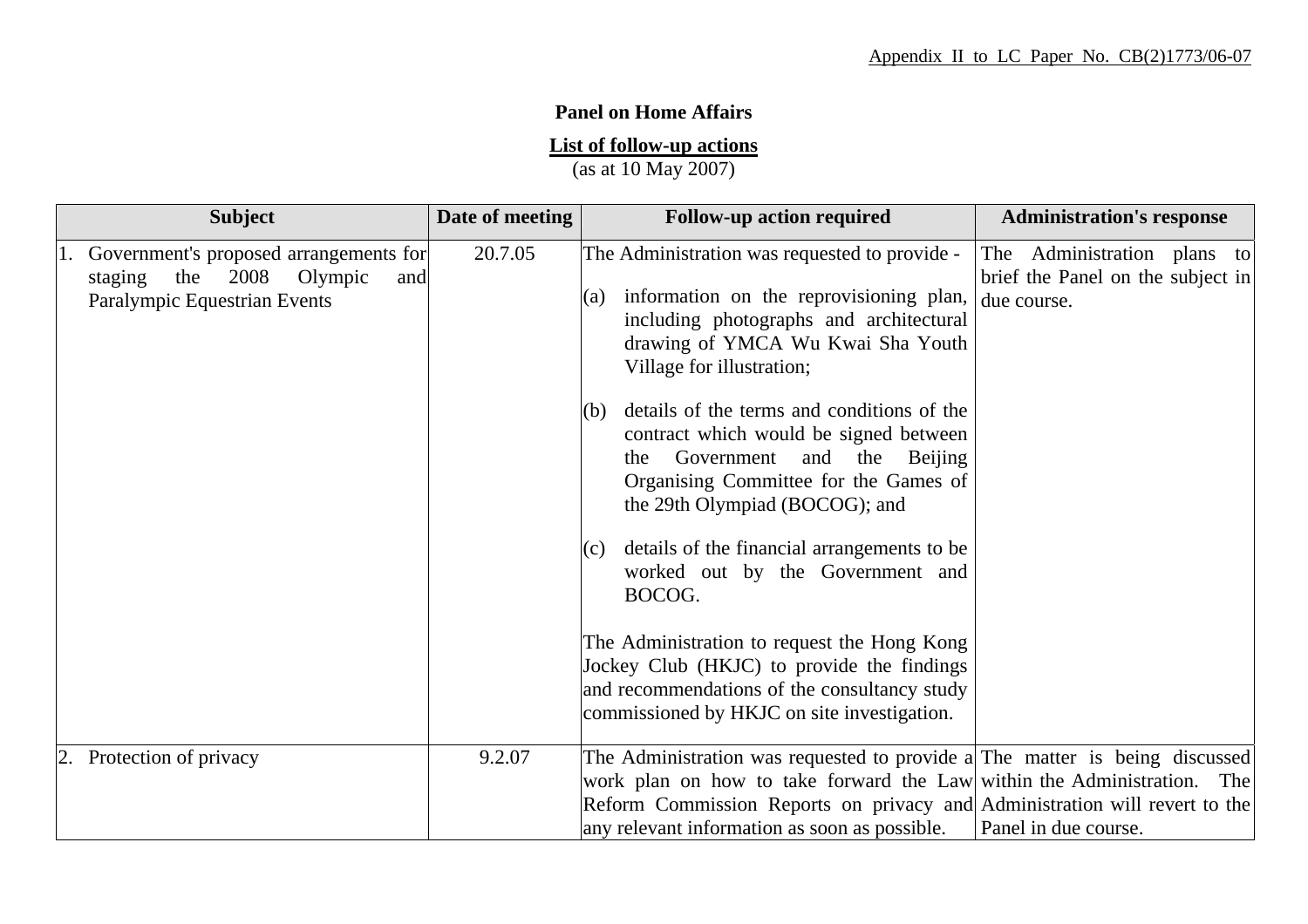|                | <b>Subject</b>                                                                                                                                                                             | Date of meeting | <b>Follow-up action required</b>                                                                                                                                                                                                                                                                                                                                                                                                                                                                                                                                                                                                                                                                                                                                                                                                    | <b>Administration's response</b>                                                                                  |
|----------------|--------------------------------------------------------------------------------------------------------------------------------------------------------------------------------------------|-----------------|-------------------------------------------------------------------------------------------------------------------------------------------------------------------------------------------------------------------------------------------------------------------------------------------------------------------------------------------------------------------------------------------------------------------------------------------------------------------------------------------------------------------------------------------------------------------------------------------------------------------------------------------------------------------------------------------------------------------------------------------------------------------------------------------------------------------------------------|-------------------------------------------------------------------------------------------------------------------|
| 13.            | Examination of the existing human rights<br>protection mechanisms                                                                                                                          | 9.2.07          | The Administration was requested to provide The Administration responded on<br>information on whether the decision of not 8 May 2007 that the decision was<br>setting up a human rights commission was taken by the Administration as a<br>made at the level of the Chief Executive or the whole and the reasons had been<br>Secretary for Home Affairs (SHA).                                                                                                                                                                                                                                                                                                                                                                                                                                                                      | explained by SHA during the<br>motion debate on 1 March 2006.                                                     |
|                | 4. United Nations Convention on the Rights<br>of Persons with Disabilities and statistical<br>reports on the characteristics of ethnic<br>minorities and new arrivals from the<br>Mainland | 13.4.07         | The Administration was requested to confirm The<br>whether the Health, Welfare and Food Bureau confirmed that HWFB will, at an<br>(HWFB) would revert to the Panel on Welfare opportune time, revert to the<br>Services on issues relating to the submission of Panel on Welfare Services on<br>reports under the United Nations Convention on matters<br>the Rights of Persons with Disabilities.<br>The Administration was requested to advance Separately, the Administration is<br>the timing for submission of the special reports also in liaison with C&SD with a<br>prepared by the Census & Statistics view to expediting the special<br>Department $(C&SD)$ on the characteristics of statistical reports.<br>ethnic minorities and new arrivals from the<br>Mainland to the Panel from early 2008 to an<br>earlier date. | Administration<br>has<br>relating<br>to<br>the<br>Convention on the Rights of<br>Persons<br>Disabilities.<br>with |
| <sup>15.</sup> | Proposed amendments to the Attachment of<br>Income Order (AIO) Legislation                                                                                                                 | 13.4.07         | The Administration was requested to provide -<br>(a) response on whether the AIO legislation<br>would be applicable to employees of state<br>organs in Hong Kong including the Office<br>of the Commissioner of the Ministry of<br>Foreign Affairs of the People's Republic of<br>China in HKSAR and the Liaison Office of                                                                                                                                                                                                                                                                                                                                                                                                                                                                                                          | Response awaited.                                                                                                 |